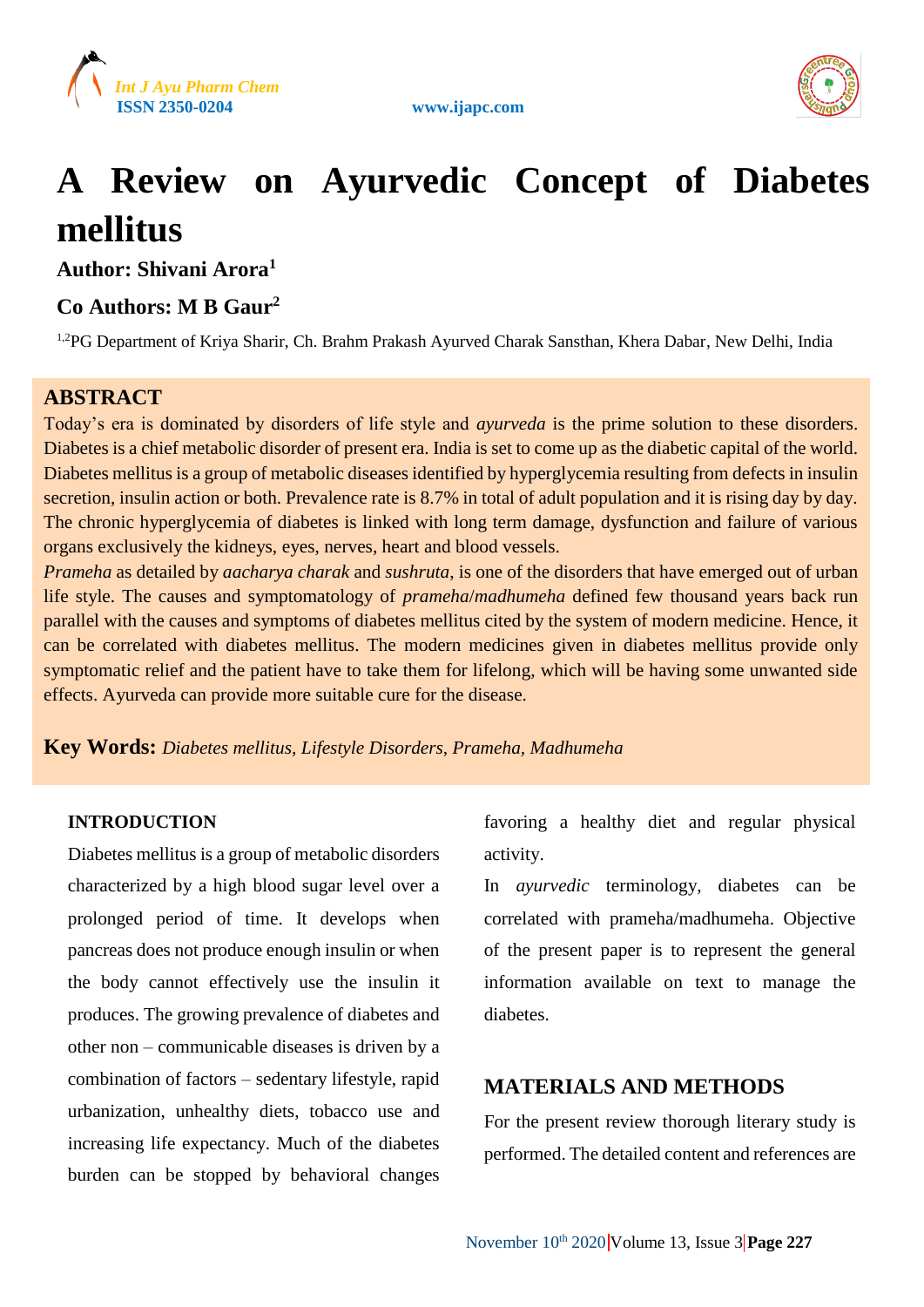

#### **ISSN 2350-0204 www.ijapc.com**



analyzed from available text. Main text referred is *charak*, *sushruta*, *vagbhata* and other *samhitas*. Few more *ayurvedic* books also referred. Relevant references are taken from other modern books.

## **DEFINITION**

*Aacharya vagbhat* defined prameha as frequent copious urine with turbidity i.e. *prabhut avilamutrata*. *Madhumeha* is a clinical entity in which huge amount of urine similar to *madhu* having *madhur* and *kashaya* taste, *ruksha* texture and honey like color, thus body attains sweetness<sup>1</sup>.

# **CLASSIFICATION**2, 3, 4, 5**:**

ACCORDING TO ETIOLOGY:

 *Sahaj* – hereditary or chromosomal defects from parents.

 *Apathyanimittaja* – because of improper diet & activities.

ACCORDING TO *DOSHA*:

 *KAPHAJ PRAMEHA*: further divided into 10 types-

- *Udak meha*
- *Ikshuvalikarasa meha*
- *Sandra meha*
- *Sandra Prasad meha*
- *Sita meha*
- *Shukla meha*
- *Shanair meha*
- *Shukra meha*
- *Sikata meha*
- *Alala meha*
- *PITTAJ PRAMEHA*: further divided into 6 types –
- *Kshar meha*
- *Nila meha*
- *Manjistha* meha
- *Rakta meha*
- *Kala meha*
- *Haridra meha*
- *VATAJ PRAMEHA*: further divided into 4 types –
- *Vasa meha*
- *Majja meha*
- *Lasika meha*
- *Hasti meha*

#### *NIDANA* **(ETIOLOGY):**

For convenience, etiological factors can be broadly classified into *sahaj* and *apathyanimittaja*.

*SAHAJ NIDANA*: hereditary / congenital.

*APATHYANIMITTAJA NIDANA*: further divided  $int_0$  –

- Physical and mental causes.
- Dietary causes.

| <b>1.PHYSICAL</b><br><b>AND</b><br><b>MENTAL CAUSES</b> | Asyasukham – comfortable seating (sedentary lifestyle, lack of<br>$\bullet$<br>physical activities and exercise) |
|---------------------------------------------------------|------------------------------------------------------------------------------------------------------------------|
|                                                         | <i>Swapnasukham</i> – comforts of sleeping, excess sleep<br>$\bullet$                                            |
|                                                         | <i>Chinta</i> (stress)<br>٠                                                                                      |
|                                                         | <i>Shoka</i> (grief)<br>٠                                                                                        |
|                                                         | <i>Bhaya</i> (fear)<br>٠                                                                                         |
|                                                         | Kapha krut cha sarvam (all foods and lifestyle activities which<br>$\bullet$                                     |
|                                                         | increase kapha)                                                                                                  |
|                                                         | Alasya (sedentary life)<br>$\bullet$                                                                             |
| 2.DIETARY                                               | <i>Dadhi</i> (excessive consumption of curd)<br>$\bullet$                                                        |
| <b>CAUSES</b> 6,7,8,9,10                                |                                                                                                                  |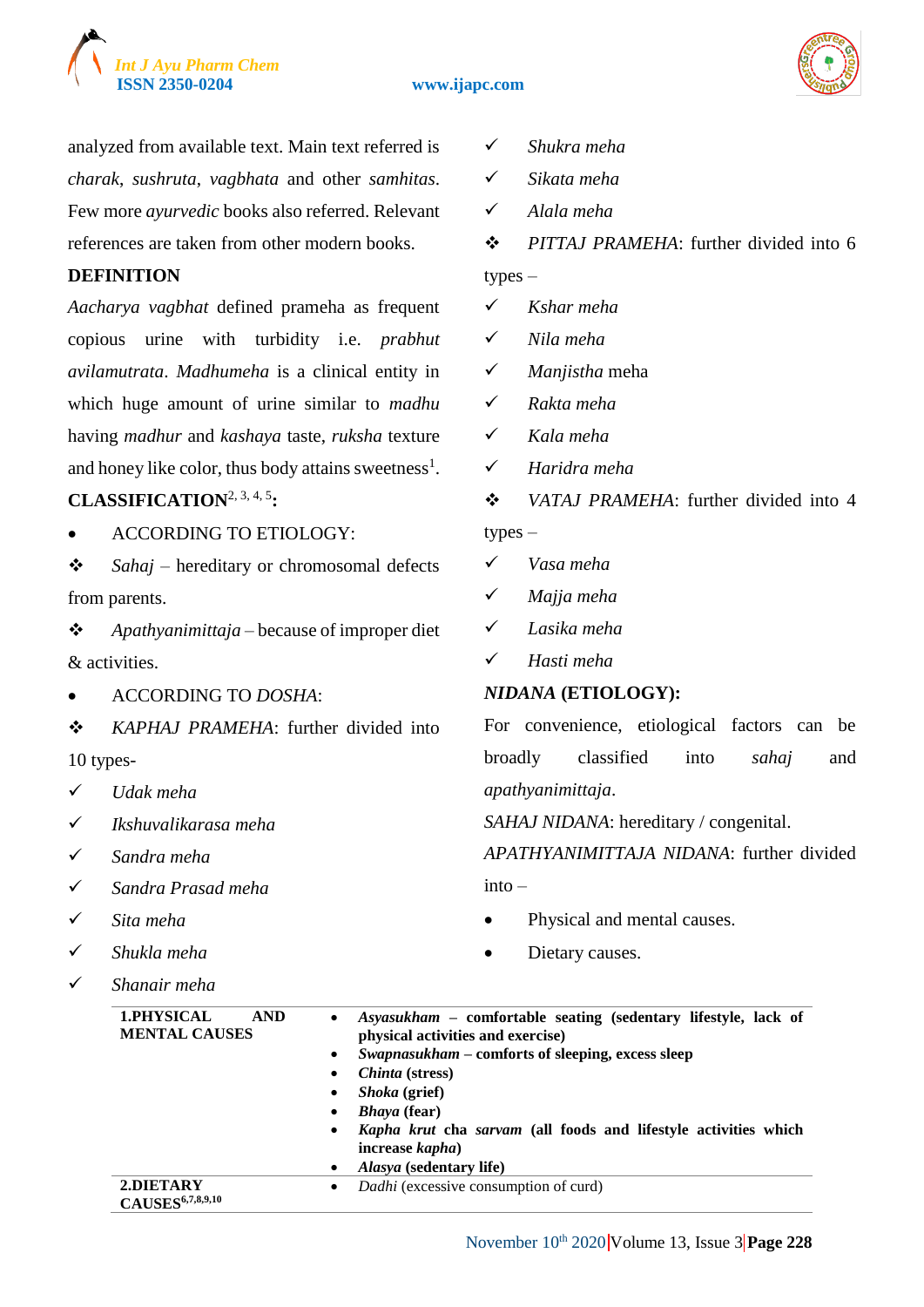



- *Gramya oudaka anupa mamsa* (flesh of animals leaving in water and marshy regions.
- *Nava aana pana* (food prepared from new grains)
- *Payansi* (excessive consumption of milk, its derivatives and preparations)
- *Guda* (*jaggery*)
- *Guda vaikruti* (jaggery its derivatives and dishes made of it)
- *Madhur aahar* (sweet substances)
- *Pishta* aahar (carbohydrate rich food )
- *Ikshurasa* (sugarcane juice)
- *Adhyasana* (repeated food intake)
- *Adhikashana* (excess food intake)
- *Samashana* (improper diet)
- *Guru aahar* (heavy food)

# *POORVARUPA* **(PREMONITARY**

**SYMPTOMS)** 4, 11, and 12**:**

- *Malin danta* (excess accumulation of waste over teeth)
- *Hastpad daha* (burning sensation in hands and feet)
- *Mukhmadhurya* (sweet taste of mouth)
- *Shithil angata* (flaccidity of body)
- Excessive growth of hairs, nails etc…
- Matting of hair
- *Sweda* (excessive sweating)
- *Trishna* (thirst)
- Adherence of excreta in body orifices.
- Fleshy smell from body
- Accumulation of ants and bees over the body and urine.

## *RUPA* **(CLINICAL FEATURES):**

• URINE CHARACTERISTICS<sup>13</sup>.

 *Prabhuta mutrata*: This cardinal feature is mentioned by all *aacharyas*. *Aacharya vagbhata* mentioned *Prameha* as disease of *mutratipravtija* i.e. patient voids more urine both in quantity and frequency. According to *Gaydasa*, the excess urine quantity is because of liquification of the *dushyas* and their amalgamation<sup>14</sup>.

 $\triangle$  *Avilmutrata*: Patient voids turbid urine. *Gaydasa* and *Dalhana* opine that the turbidity of urine is due to the nexus between *mutra*, *dushya* and *dosha*.

- ASSOCIATED SIGNS AND SYMPTOMS<sup>10</sup>:
- *Sahaj Pramehi* :
- *Krisha* (asthenic)
- *Alpashi* (consumes less food)
- *Bahu pipasa* (voracious thirst)
- *Ruksha* (dry body)

 *Parisaranashila* (restless always desires to wander)

- *Apathyanimittaja* :
- *Sthula* (obese)
- *Snigdha* (unctuous body texture)
- *Bahuasi* (voracious eater)
- *Sayya asana swapnashila* (like to sit down and sit always)

## *SAMPRAPTI* **(PATHOGENESIS)** 2, 4, 6**:**

Improper processed *vata*, *pitta* and *kapha* mixes with *dushya* like *meda*, *rakta*, *shukra*, *vasa*, *lasika*, *ambu*, *mamsa*, *majja*, *rasa* and *ojas* in *mutravaha srotasa* leads to manifestation of 20 types of *prameha*. Increase or decrease of proportion in

November 10<sup>th</sup> 2020 **Volume 13, Issue 3 Page 229**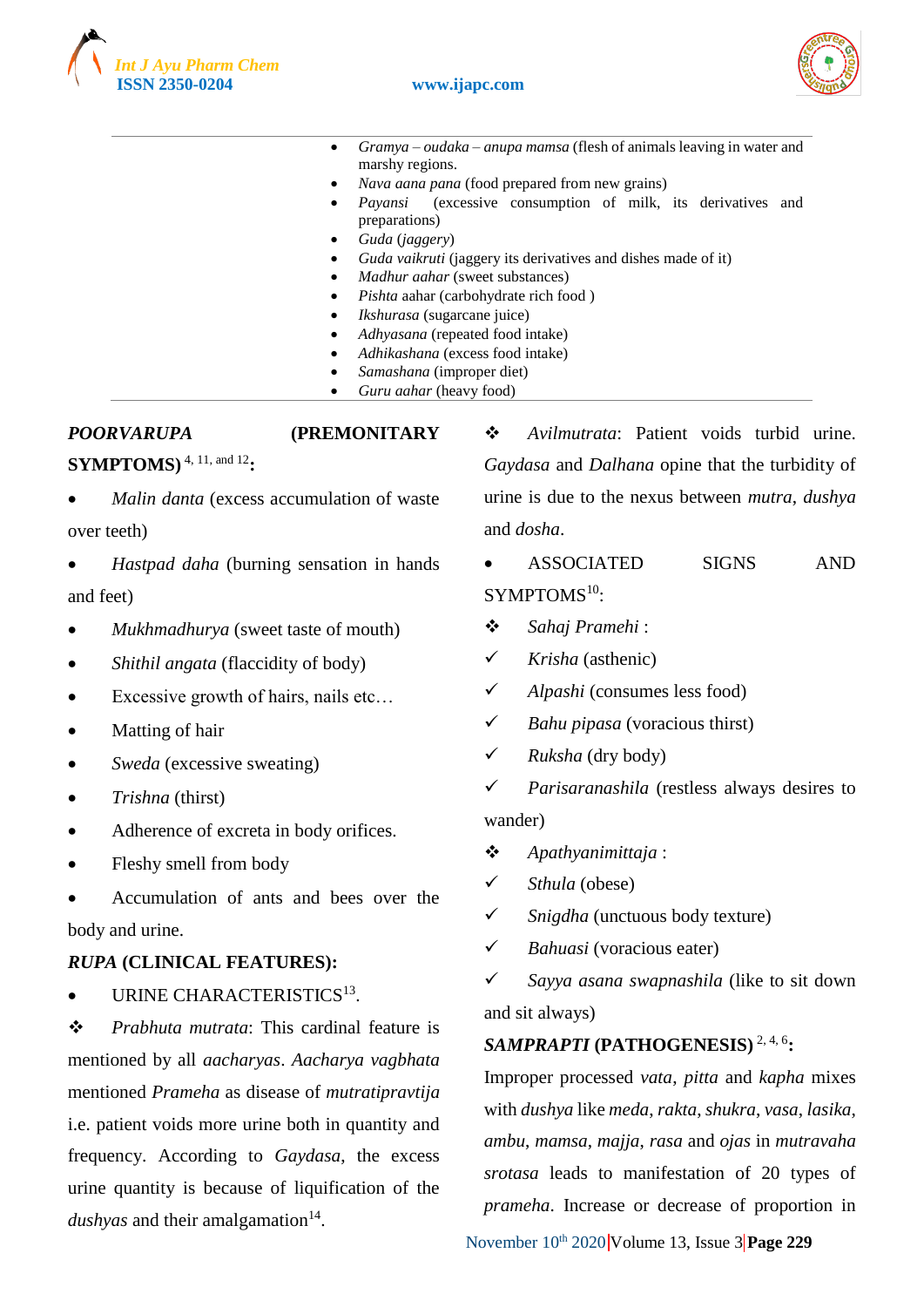

combination of *dosha*, *dhatu*, *aahar* and *mala* are main factors responsible for development of various types of *prameha*.

*Aacharya sushruta* illustrate it as if all the *pramehas* are not treated first, they will progressively pass the stage to stage of *madhumeha*.

*Aacharya vagbhata* divides *madhumeha* into two types on the basis of *samprapti*. *Madhumeha* is included in *vataj* type. If *vata prakopa* arises due to *sarvadhatu kshaya*, it is called *dhatukshaya janaya madhumeha* and if *vata prakopa* occurs as a result of *vatavarana*, it is called as *avaranjanya madhumeha*.

# *UPDRAVA* **(COMPLICATIONS)** <sup>4</sup> **:**

Thirst, diarrhea, fever, anorexia, indigestion and weakness, development of *prameha pidikas* and purification of muscle tissue leads to *alaji* and *vidradhi* in chronic stage of *prameha*.

# *SADHYA* **–** *ASADHYATA***:**

- *KAPHAJ PRAMEHA* Curable
- *PITTAJ PRAMEHA* Palliable
- *VATAJ PRAMEHA* -

 *Asadhya*, when occurred due to *dhatu kshaya*.

 *Krichra sadhya*, when occurred due to *avarana*.

*Madhumeha* is included in *vataj meha*. So when *vata* provocation is due to *dhatukshaya*, the type is considered as *asadhya* prameha. While the other which is produced by *avaranjanya vata* is included in *krichra sadhya<sup>15</sup>* .

*Charak* mentioned that *madhumeha* produced due to *beeja* dosha is incurable<sup>16</sup>.

#### **MANAGEMENT:**

- PRINCIPLE OF MANAGEMENT (*CHIKITSA SUTRA*)
- MANAGEMENT (*CHIKITSA*)

# *CHIKITSA SUTRA<sup>17</sup>***:**

*Charaka* describes that in patients who are obese and strong body built, one should undergo *samshodhana* treatment. Who are athenic body built and weak, one should adopt *brihmana* therapy.

*Sushruta* says that *krisha pramehi* should be treated with *santarpana* measures processed diet and drink, while obese should be treated with *apatarpana* measures (*shodhana* & *vyayama*). In all types of *prameha*, *kapha* is aggravated, but in *madhumeha* comparatively *vata* is also vitiated. Hence, therapies will be directed at both *kapha* &

# *vata* simultaneously. *CHIKITSA***:**

It consists of triangular approach –

# *AAHAR* **(DIET THERAPY)**<sup>18</sup>**:**

 $\div$  PATHYA (WHOLESOME DIET):

1. CEREALS: *Yava* (Hordeum vulgare - Barley) is the best, different preparations of food, prepared from Barley can be given e.g. *Mantha*, *Odana*, etc. Wheat (*Godhuma*), Rice - *Ayurveda* prescribed old rice (*purana shali*).

2. PULSES: *Mudga* (Vignaradiata Greengram), *Chanaka* (Cicer arietinum Linn. – Bengal gram), *Kulattha* (Dolichos biflorus), *Adhaki* (Cajanus cajan - Pigeon pea) etc…

November 10<sup>th</sup> 2020 **Volume 13, Issue 3 Page 230** 3. VEGETABLES: All types of bitter vegetables (*Tikta shaka*) e.g. *Karela* (Momordica charantia - Bitter gourd), *Methi* (Trigonella foenum-graecum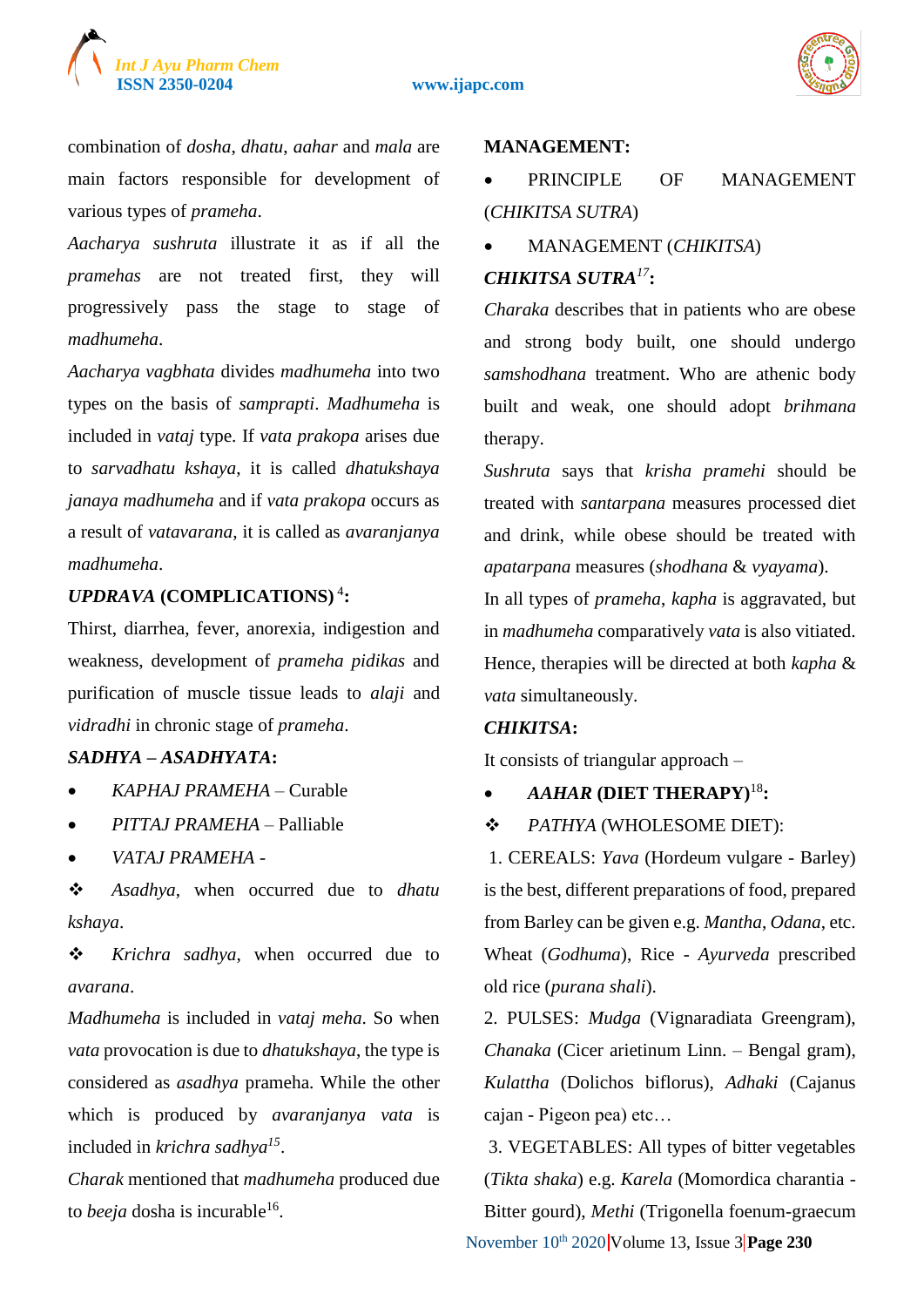

#### **ISSN 2350-0204 www.ijapc.com**



- Fenugreek), *Patola* (Vietnamese luffa, Vietnamese gourd, or Chinese okra), *Rasona* (Allium sativum Linn. – Garlic), *Udumbara* (Ficus racemosa - Cluster Fig Tree, Indian Fig Tree), etc…

4. FRUITS: *Jambu* (Syzygium cumini - Black berry), *Amalaki* (Phyllanthus emblica - Indian gooseberry), *Kapitha* (Limonia acidissima - Wood Apple, Monkey Fruit), *Tala phala* (Borassus flabellifer - the Asian Palmyra palm, Toddy palm, Sugar palm), *Kharjura* (Phoenix sylvestris –Date Sugar Palm), *Kamal* (Nelumbo nucifera) *Utpala* (Nymphoea Stellata) etc…

5. SEEDS: *Kamal*, *Utpala* seeds can be allowed to take.

6. LIQUOR: Old *sura* (old wine) may be given.

7. OILS: Mustard oil (*Sarshapa taila*) is best. *Ingudi* (Balanitis aegypotiaca) *Ghrita* may be used in *pittaja prameha*.

*APATHYA* (UNWHOLESOME DIET):

 *Ikshu* (sugar cane juice), *Taila* (oil), *Ghrita* (ghee), *Guda* (jaggery), *Madya* (alcohol), *Pishtanna* (carbohydrate rich food), *Dadhi* (curd), *Navanna* (new grains), *Kshara* (Alkali), *Sura*(Alcoholic beverage), *Amla* (sour food), *Anupa mamsa* (Flesh / meat of animals living in marshy areas etc)

## *VIHARA* **(PHYSICAL ACTIVITY):**

#### *PATHYA* (WHOLESOME):

Walking, travelling on horses, elephants, playing outdoor games, different form of martial arts, roaming in different places without slippers and umbrella.

 $\div$  APATHYA (UNWHOLSOME):

*Eksthana asana*, *divaswapna*, *dhoompana*, *raktamokshan*, *swedan*, *mutravega dharan*.

*AUSHADHI* **(MEDICINES)**<sup>15</sup>**:**

 *SWARASA* : *Amalaki*, Haridra, *Bilwapatra*, *Nimbapatra*, *Guduchi*

 *KWATHA* : *Vidangadi*, *Phalatrikadi*, *Manjishthadi*,*Mustadi*, *Pathadi*

 *CHURNA* : *Triphaladi*, *Mustadi*, *Arkadi*, *Gokshuradi*,

 *GUTIKA* : *Chandraprabha*, *PraMehantak Vati*

*GUGGLU* : *Gokshuradi Guggul*

*MODAKA* : *Kastur Modaka*

 *PAKA* : *Pugapaka*, *Ashwagandhadi paka*, Draksha *Paka*.

 *ASAVA ARISHTA*: *Lodhrasava*, *Dantyasava*, *Madhukasava*, *Lodhrarishta*, Devdarvyadiarishta.

AVLEHA : *kushavleha*, *Bangavleha*

 *GHRITA*: *Dhanvantar ghrita*, *Trikantakadi* ghrita, *Dadimadi ghrita*, *Shalmali ghrita*.

 *RASAUSHADHI*:*Vasant kusumakar Rasa*, *Mehamudgar Rasa*, *Brihat Bangeshwar Rasa*, *Prameha gajkesri Rasa*, *Tribanga Bhasma*.

## **CONCLUSION**

Diabetes mellitus is characterized by state of chronic hyperglycemia due to impairment of insulin secretion or action. In today's era people with diabetes have to face further complications like kidney failure, blindness and cardiac disorders. It can be concluded that diet, genetic, environmental and immunologic factors play main role in causation of this disease.

November 10<sup>th</sup> 2020 Volume 13, Issue 3 **Page 231**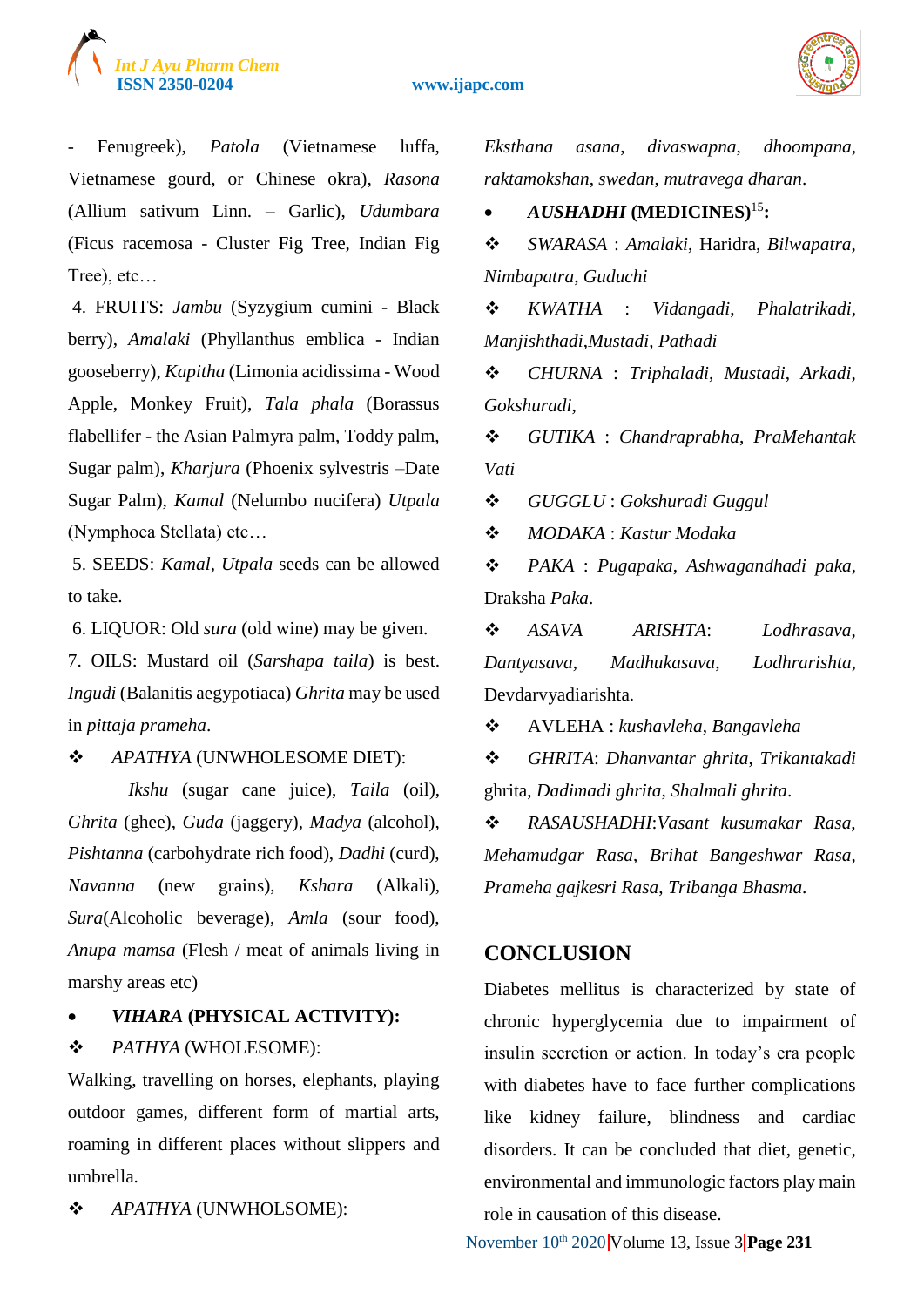





Management through dietary intervention along with life style alteration is the most effective way to prevent and reduce the danger of developing diabetes and its complications. Awareness, proper medication and daily exercise can lessen the severity of the disease. The approach of *ayurveda* in this field is typically preventive and the medicines can provide better cure for the disease. The target of this article is to give general information about the *ayurvedic* perspective of diabetes mellitus.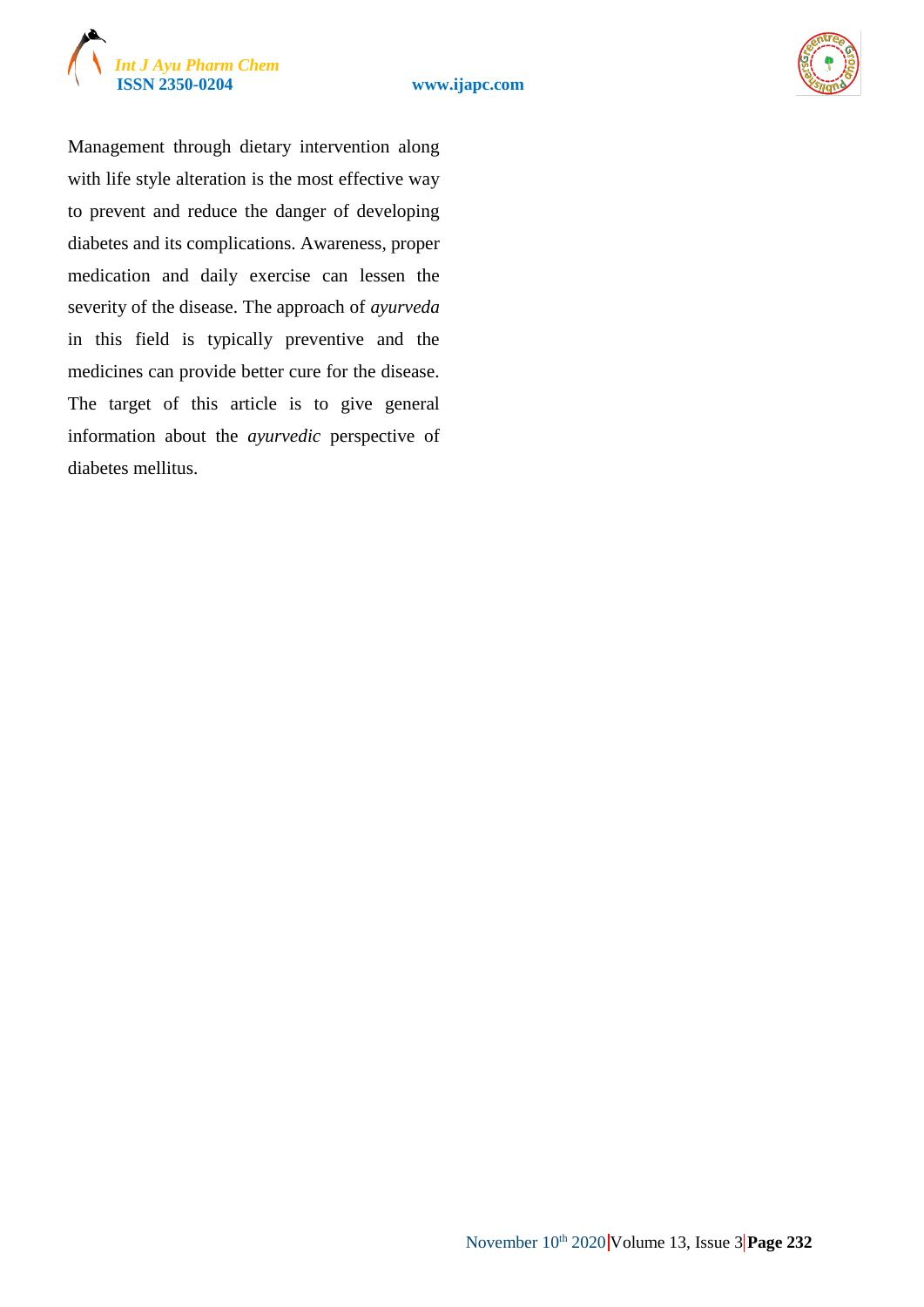

**ISSN 2350-0204 www.ijapc.com**



#### **REFERENCES**

1. Acharya Vaidya Y. T. Charak Samhita, Chkarapani data by Chaukhambha Sanskrit Sansthan Varanasi, 4th edition 1994, Nidan Sthan, A/4 37-39 P. 215.

2. Madhav nidan; translated into English by Dr. K.R. Srikantha murthy; chaukhambha publication, Varanasi, krishnadas academy, chapter no 33; page no 116,119.

3. Sharangdhar samhita translated into English by Dr. K.R. Shrikantha murthy; chaukhamba publication, Varanasi. (pratham khanda pratham khanda chapter no 7; Madhyam khanda chapter no 2;page no 12.

4. Ashtanga hridayam, nidansthan translated into English by Dr.K.R. Shrikantha murthy, chaukhamba publication, Varanasi, chapter 10 page no 92-99.

5. Bhavprakasha; bhavmishra;chaukhamba publication;Varanasi; volume 2, chapter no 38; page no 484,497,498.

6. Shukla V., Trpathi R.V.,editor; *Charaka Samhita*, Vol – 2, Delhi Chaukhambha Sanskrit prakashan, reprint-2013, page-167.

7. Shukla V., Trpathi R.V.,editor; *Charaka Samhita*, Vol – 1, Delhi Chaukhambha Sanskrit Prakashan, Reprint 2013, Page – 502,505,507.

8. *Sushruta Samhita*, Edited by Dr. Kaviraj Ambikadatt Shastri, Chaukhambha Sanskrit Sansthan, Varanasi, Part 1, Reprint – 2015, *Nidana Sthana*, *Pramehanidana*, 6/3. Page no. 326.

9. Shukla V., Trpathi R.V.,;editor; *Charaka Samhita*, Vol – 1, Delhi Chaukhambha Sanskrit Prakashan, Reprint 2013, Page – 267.

10. *Sushruta Samhita*, Edited by Dr. Kaviraj Ambikadatt Shastri, Chaukhambha Sanskrit Sansthan, Varanasi, Part 2, Reprint – 2015, *chikitsa Sthana*, *Pramehachikitsa, verse –*3 , P.N  $-75.$ 

11. Yogratnakar- pramehprakarnam, by Dr.Indeqdev Tripathi and Dr. Dayashankar tripathy, chaukhamba academy, Varanasi , chapter prameha nidana; page no- 622 to 641.

12. A text book of kaychikitsa by Dr. P.S. Byadgi and Dr. A. K. Pandey. Volume 2; chaukhamba publication; chapter no 43. page no 684 to 717.

13. Sushrut Samhita by Kaviraja Ambikadutta Shastri, Chaukhambha Sanskrit Sansthan, Varanasi, Reprint: 2015 Part-1, Nidanasthana, Prameha nidana P.N. 326.

14. Swati S., Agarwal P., Diabetes mellitus: An Ayurvedic View, Journal of Scientific & Innovative Research 2015;  $4(4)$ ,  $P.N - 195$ , ISSN 2320-4818.

15. Jain Sapan, Chawardol Seema, A Conceptual Study of Ayurvedic Management of Diabetes Mellitus, World Journal of Pharmacy and Pharmaceutical Sciences, Vol – 6, Issue. 01, P.N – 416, ISSN: 2278-4357

16. Shukla V., Trpathi R.V.,;editor; *Charaka Samhita*, Vol – 1, Delhi Chaukhambha Sanskrit Prakashan, Reprint 2013, 6/57, Page – 177.